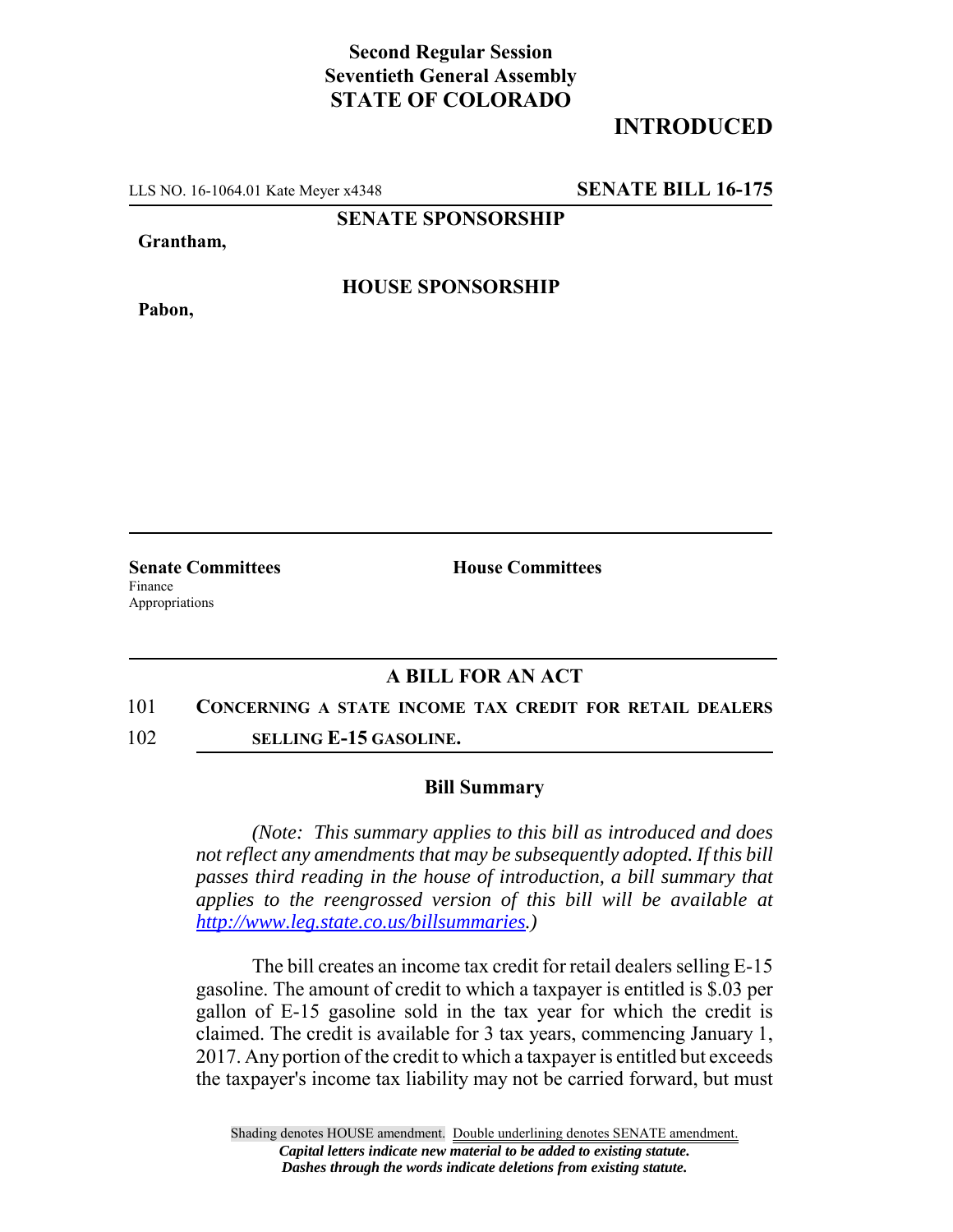be refunded to the taxpayer.

 *Be it enacted by the General Assembly of the State of Colorado:* **SECTION 1.** In Colorado Revised Statutes, **add** 39-22-538 as follows: **39-22-538. E-15 gasoline promotion tax credit - eligibility - rules - legislative declaration - definitions - repeal.** (1) (a) THE GENERAL ASSEMBLY FINDS, DETERMINES, AND DECLARES THAT: (I) COLORADO HAS LONG EMBRACED THE USE OF A WIDE RANGE OF FUELS FOR MOTOR VEHICLES, FROM TRADITIONAL GASOLINE AND DIESEL TO ALTERNATIVE FUELS; (II) LEGISLATION HAS BEEN PASSED TO DEFINE WHAT CONSTITUTES AN ALTERNATIVE FUEL AND TO SET FORTH UTILIZATION STRATEGIES FOR 12 THE STATE'S MOTOR VEHICLE FLEET TO USE ALTERNATIVE FUELS; (III) CONSISTENT WITH THE CALL FOR UTILIZATION OF 14 ALTERNATIVE FUELS IN SECTION 24-30-1104 (2) (c) (II), C.R.S., THE ABILITY TO INCENTIVIZE PRIVATE SECTOR FUEL PROVIDERS IN THE STATE TO INVEST IN NECESSARY EQUIPMENT, AND TO BUY, STORE, AND DISPENSE 17 THESE ALTERNATIVE FUELS IS NECESSARY; 18 (IV) THE UTILIZATION OF ALTERNATIVE FUELS LIKE E-15 GASOLINE, WHICH BLENDS CORN ETHANOL, A RENEWABLE FUEL SOURCE, WITH A PETROLEUM BASE, OFFERS A GREATER CONSUMER CHOICE FOR ALTERNATIVE FUEL PURCHASES AND ASSISTS THE STATE MOTOR VEHICLE 22 FLEET IN MEETING THE GOALS FOR ALTERNATIVE FUEL USAGE; **(V)** THE ABILITY OF PRIVATE FUEL DISTRIBUTORS TO PROVIDE E-15 GASOLINE AS AN ALTERNATIVE FUEL OPTION IS AN INVESTMENT THAT IS NEEDED IN THE STATE; AND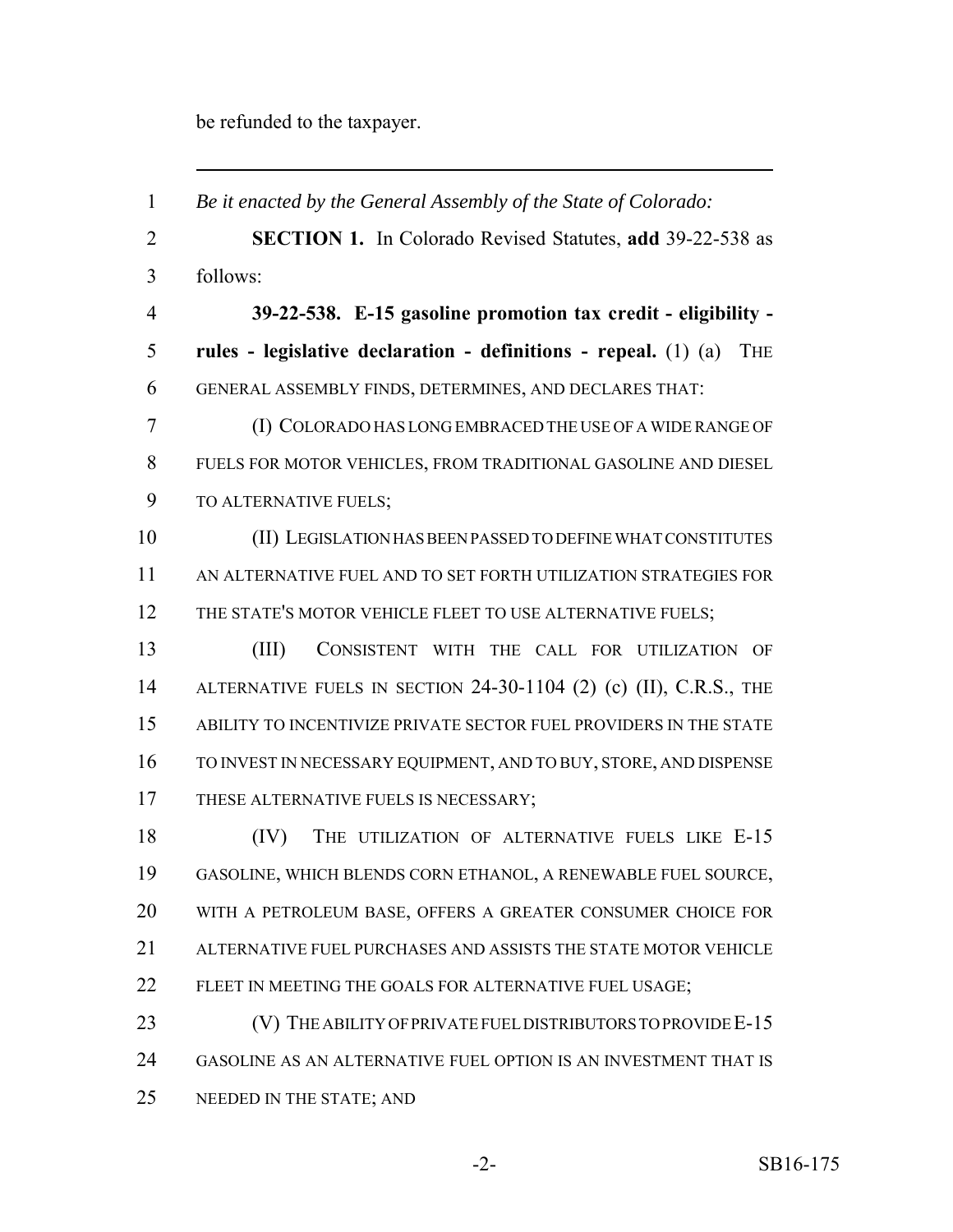(VI) THE BENEFIT OF UTILIZING A MAJOR COLORADO AGRICULTURAL CASH CROP WHILE INCREASING THE USE OF AN ALTERNATIVE FUEL PROVIDES THE STATE A DUAL ADVANTAGE GOING FORWARD.

 (b) THEREFORE, TO INCENTIVIZE THE INVESTMENT IN AND PROMOTE THE DISTRIBUTION OF E-15 GASOLINE IN THE STATE IN ACCORDANCE WITH EXISTING OBJECTIVES FOR USE OF ALTERNATIVE FUELS, THIS SECTION CREATES A TAX CREDIT FOR RETAIL DEALERS SELLING E-15 GASOLINE IN THE STATE.

 (2) AS USED IN THIS SECTION, UNLESS THE CONTEXT OTHERWISE REQUIRES:

 (a) "E-15 GASOLINE" MEANS ETHANOL-BLENDED GASOLINE FORMULATED WITH A PERCENTAGE OF BETWEEN FIFTEEN AND FIFTY PERCENT BY VOLUME OF ETHANOL.

 (b) "ETHANOL" MEANS ETHYL ALCOHOL THAT IS TO BE BLENDED WITH GASOLINE.

 (c) "GASOLINE" MEANS ANY LIQUID PRODUCT PREPARED, ADVERTISED, OFFERED FOR SALE OR SOLD FOR USE AS, OR COMMONLY AND COMMERCIALLY USED AS, MOTOR FUEL FOR USE IN A SPARK-IGNITION, 20 INTERNAL COMBUSTION ENGINE.

21 (d) "MOTOR FUEL PUMP" MEANS A MOTOR FUEL PUMP THAT THE 22 DIVISION OF OIL AND PUBLIC SAFETY IN THE DEPARTMENT OF LABOR AND EMPLOYMENT CERTIFIES AND LABELS TO SELL E-15 GASOLINE.

 (e) "RETAIL DEALER" MEANS A PERSON ENGAGED IN THE BUSINESS OF STORING AND DISPENSING MOTOR FUEL FROM A MOTOR FUEL PUMP FOR SALE ON A RETAIL BASIS, REGARDLESS OF WHETHER THE MOTOR FUEL PUMP IS LOCATED AT A RETAIL MOTOR FUEL SITE INCLUDING A PERMANENT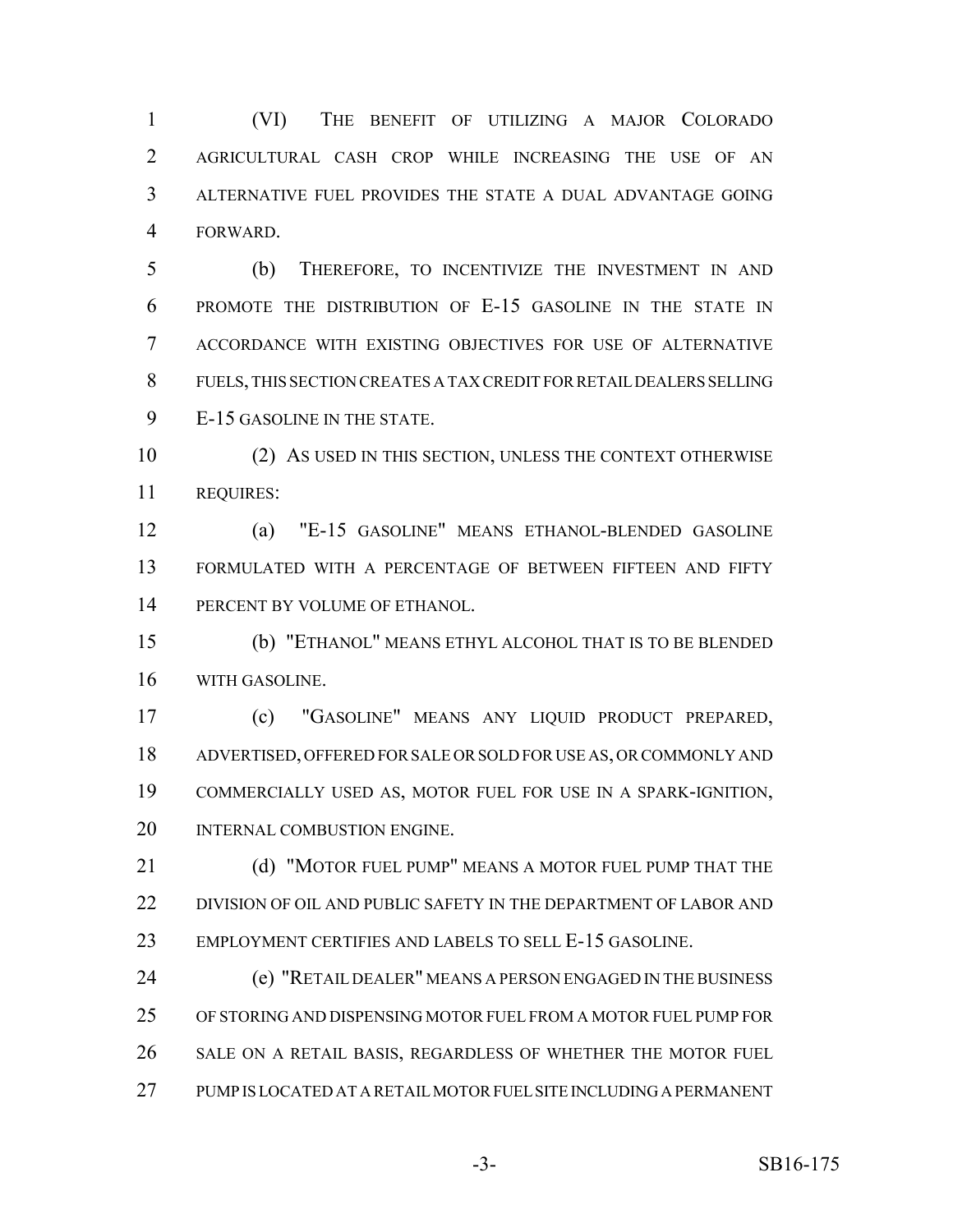OR MOBILE LOCATION.

 (f) "RETAIL MOTOR FUEL SITE" MEANS A GEOGRAPHIC LOCATION IN THE STATE WHERE A RETAIL DEALER SELLS AND DISPENSES MOTOR FUEL ON A RETAIL BASIS.

(g) "SELL" MEANS TO SELL ON A RETAIL BASIS.

 (3) FOR ANY INCOME TAX YEAR COMMENCING ON OR AFTER JANUARY 1, 2017, BUT PRIOR TO JANUARY 1, 2020, A TAXPAYER IS ALLOWED A CREDIT AGAINST THE INCOME TAXES IMPOSED BY THIS ARTICLE IF:

 (a) THE TAXPAYER IS A RETAIL DEALER WHO SELLS AND DISPENSES E-15 GASOLINE THROUGH A MOTOR FUEL PUMP LOCATED AT THE RETAIL DEALER'S RETAIL MOTOR FUEL SITE DURING THE CALENDAR YEAR OR PORTION OF THE CALENDAR YEAR FOR WHICH THE TAX CREDIT IS CLAIMED AS PROVIDED IN THIS SECTION; AND

 (b) THE RETAIL DEALER COMPLIES WITH RULES OF THE DEPARTMENT ESTABLISHED TO ADMINISTER THIS SECTION.

 (4) THE AMOUNT OF A CREDIT THAT MAY BE CLAIMED UNDER THIS SECTION IS THREE CENTS PER GALLON OF E-15 GASOLINE DISPENSED THROUGH A MOTOR FUEL PUMP THAT IS SOLD BY THE RETAIL DEALER IN THE TAX YEAR FOR WHICH THE CREDIT IS CLAIMED.

21 (5) IF A CREDIT AUTHORIZED IN THIS SECTION EXCEEDS THE INCOME TAX DUE ON THE INCOME OF THE TAXPAYER FOR THE TAXABLE YEAR, THE EXCESS CREDIT MAY NOT BE CARRIED FORWARD AND MUST BE 24 REFUNDED TO THE TAXPAYER.

 (6) AN INDIVIDUAL MAY CLAIM THE TAX CREDIT ALLOWED A 26 PARTNERSHIP, LIMITED LIABILITY COMPANY, SCORPORATION, ESTATE, OR TRUST ELECTING TO HAVE THE INCOME TAXED DIRECTLY TO THE